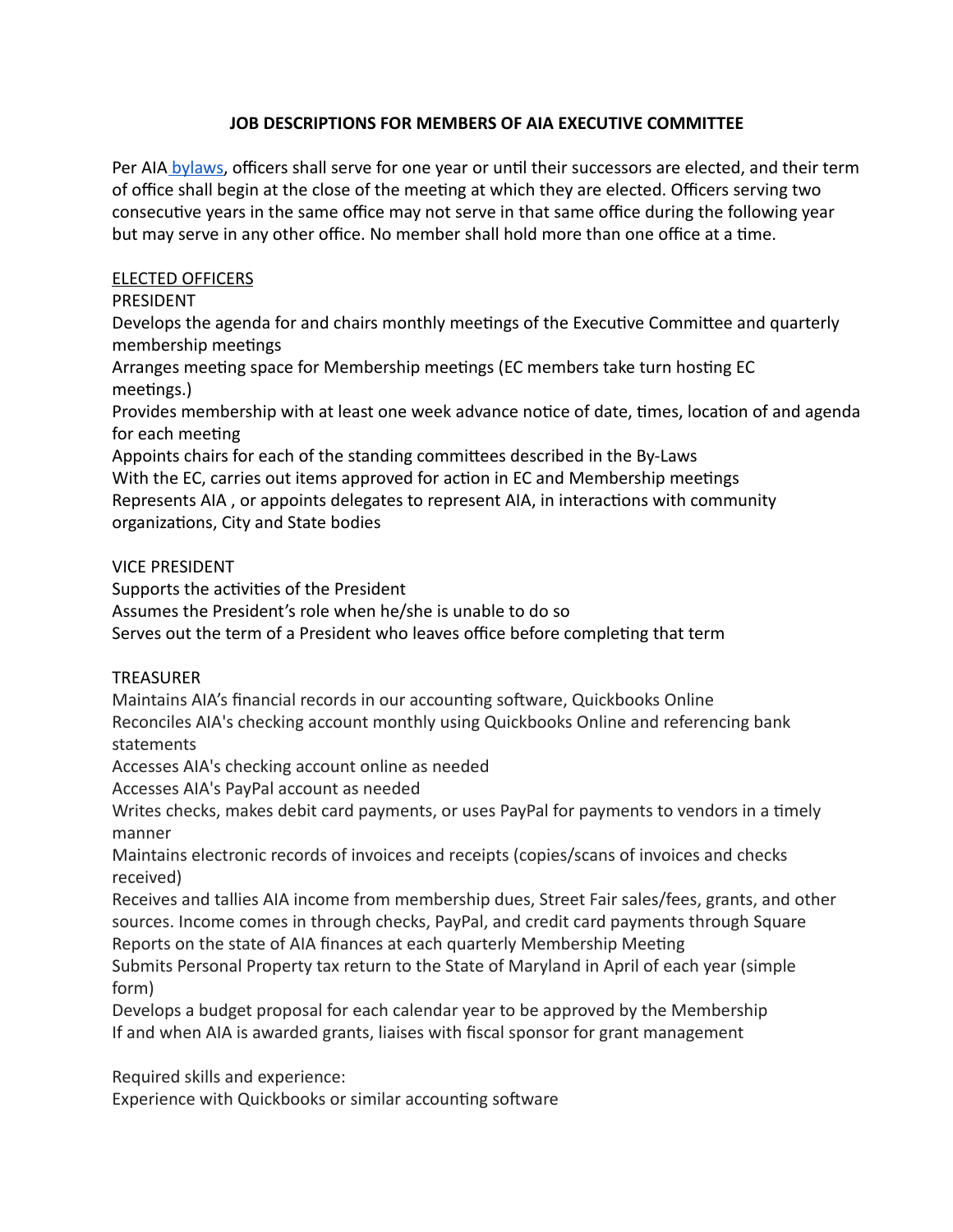Access to high-speed internet and use of a computer Experience with online bank account management Experience with PayPal Experience with or willingness to learn how to process payments and run reports through Square Access to secure storage for AIA's checkbook and financial records Basic understanding and ability to use Microsoft Excel

#### RECORDING SECRETARY

Prepares a written record of the proceedings of each EC and Membership meeting Submits a copy of that record to the subsequent meeting for approval Files the approved minutes with the Communications Committee, to be posted on the website

# CORRESPONDING SECRETARY

Writes letters on behalf of AIA as directed by the EC and Membership and in concert with the President

MEMBERS AT LARGE (2) Support the work of the EC as needed

REPRESENTATIVES TO CHARLES VILLAGE COMMUNITY BENEFITS DISTRICT (2) Attend monthly meetings of the CVCBD, report on those meetings to EC and at Membership meetings.

Represent the interest of AIA at the CVCBD meetings

### CHAIRS OF STANDING COMMITTEES (Appointed by the President)

COMMUNICATIONS

Edits and produces the AIA Newsletter at least 4 times and no more than 6 times a year, in both print and electronic formats; distributes printed newsletters to delivery volunteers Keeps the AIA website up to date

Supports the President and other officers and committee chairs with promotion of AIA activities through flyers, website blog and social media posts

Maintains community sandwich boards

#### HOUSING

Works with residents, Strong City Baltimore, and City agencies to encourage homeowners and landlords

to meet City Housing Code standards in the maintenance of their properties

#### **SANITATION**

Works with Charles Village Community Benefits District and City agencies to maintain clean streets and alleys, including rodent control

Coordinates AIA's participation in seasonal Mayor's Clean-ups

Coordinates delivery and pick-up by the City roll-off containers several times a year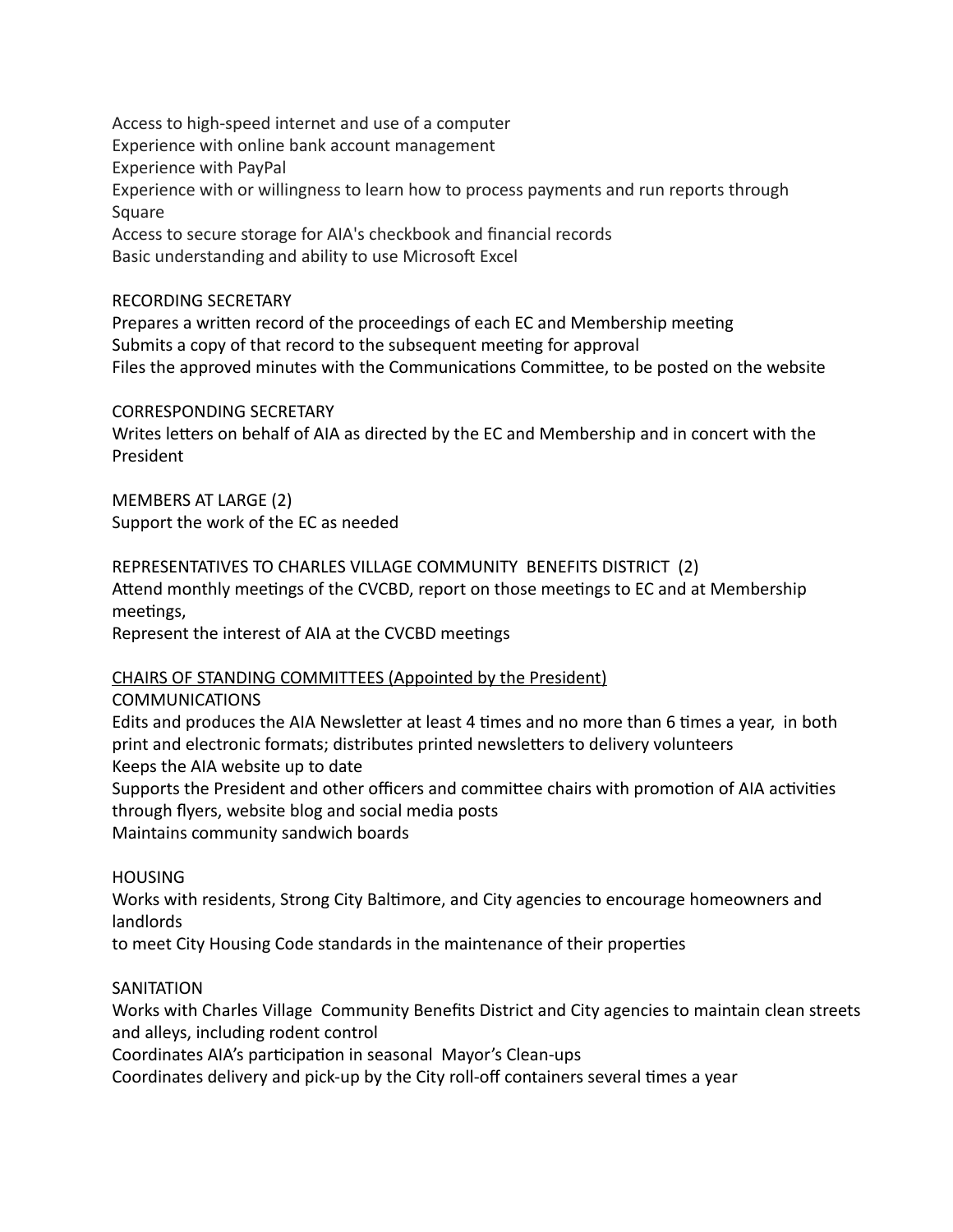Communicates with City regarding water main leaks, graffiti and other factors detracting from the health of the neighborhood

PARKING

Coordinates with the City Parking Authority and Charles Village Civic Association the annual process of Parking Permit Renewal Distributes parking passes at neighborhood site

## MEMBERSHIP/WELCOMING

Supports activities approved by the EC and/or Membership to greet new residents and encourage their participation in AIA

Collects membership dues and maintains a record of all Members in good standing Promotes membership sales throughout the year and at is in charge of the Street Fair Membership Table

## **SAFETY**

In concert with CVCBDMA and Baltimore City Northern District Police coordinates Neighborhood Walks

Attends CVCBDMA Safety Advisory Council meetings or arranges for AIA to be represented there Attends Northern District Community Council meetings or arranges for AIA to be represented there Supports activities approved by the EC and/or Membership to promote a safe neighborhood, for example

porch light campaigns, trimming of trees that hide the light, etc.

### OPEN SPACE

Oversees the care of the Abell Open Space, including cutting of grass, ordering mulch for the play equipment area, and care of the garden

Recruits volunteers to help with Open Space work on Mayor's Cleanup days

Facilitates discussion regarding possible additions of equipment to the Open Space

Supports planning and execution of any changes approved by the Membership

# STREET FAIR

Beginning no later than May convenes and chairs the planning committee, meeting bi-weekly until the Fair in September

Recruits volunteers to direct and work on subcommittees

Applies for grants to meet overhead expenses

Reports to the EC regularly during the planning process

Becomes commander in chief on the day of the Fair

# FILM SERIES COMMITTEE

Determines films to be shown for summer series; acquires proper licensing to show the movies; schedules movie showtimes and locations; coordinates the storage and physical setup of film equipment